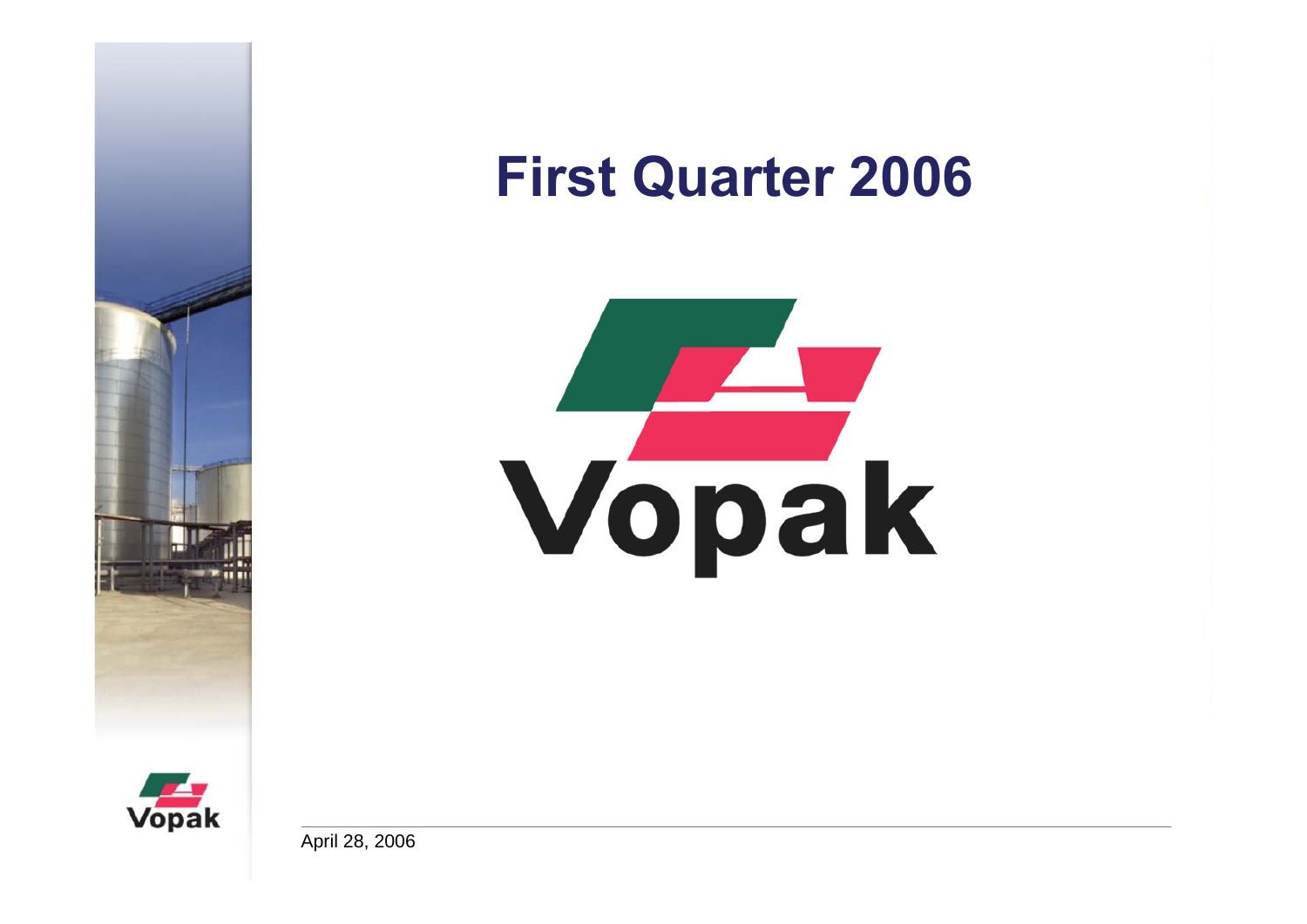

# **Today's agenda**

- $\bullet$ **Business performance Q1 2006**
- •Recent developments
- •**Outlook**

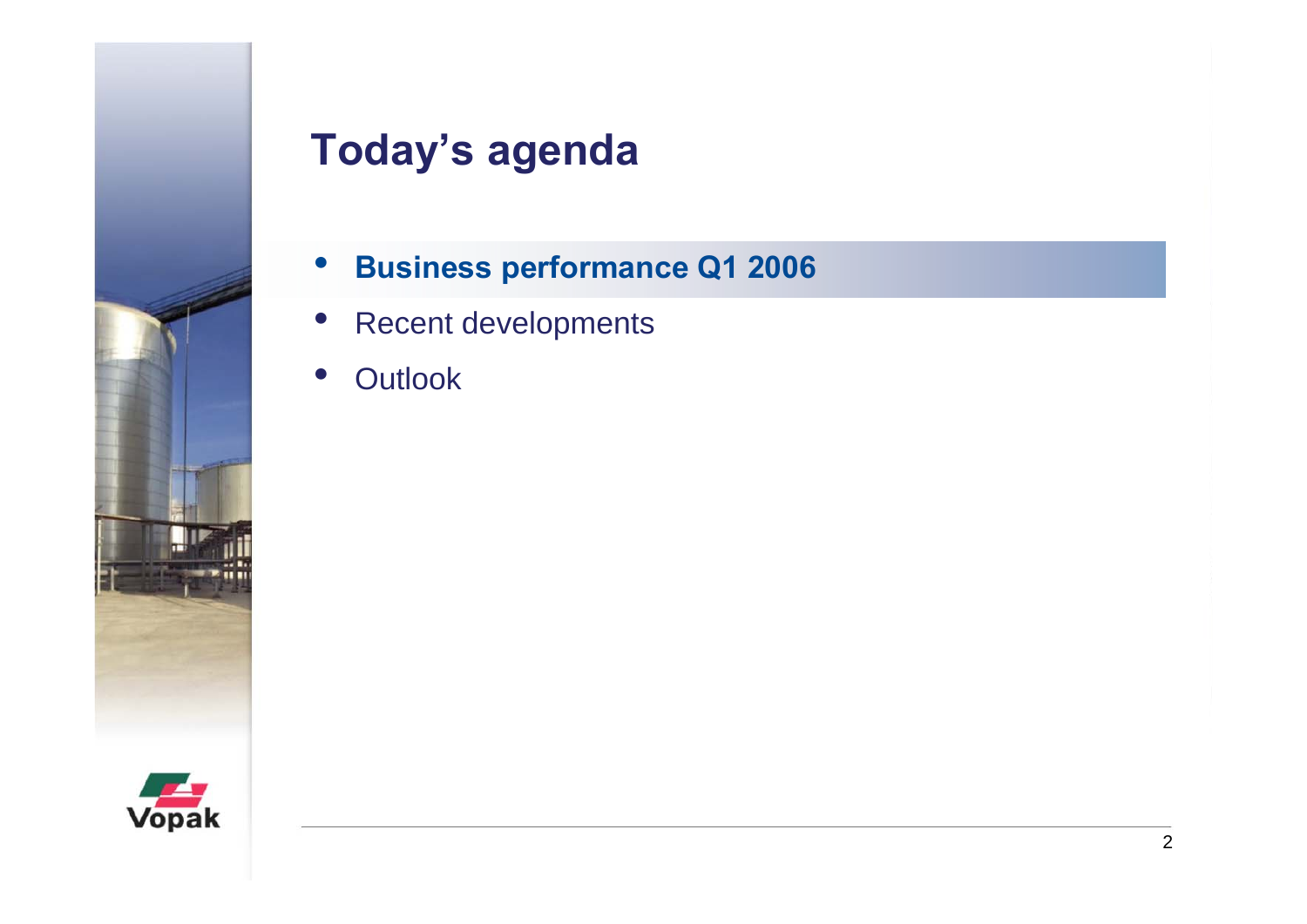#### **First quarter 2006: 39% EBIT increase**

| EUR (mln)                                                        | Q1 2006 | Q1 2005 | $\Delta\%$ |
|------------------------------------------------------------------|---------|---------|------------|
| <b>Operating profit</b><br>excluding exceptional<br><b>items</b> | 52.8    | 42.2    | 25.1       |
| <b>Exceptional items</b>                                         | ▅       | $-4.3$  |            |
| <b>Operating profit (EBIT)</b>                                   | 52.8    | 37.9    | 39.3       |
|                                                                  |         |         |            |

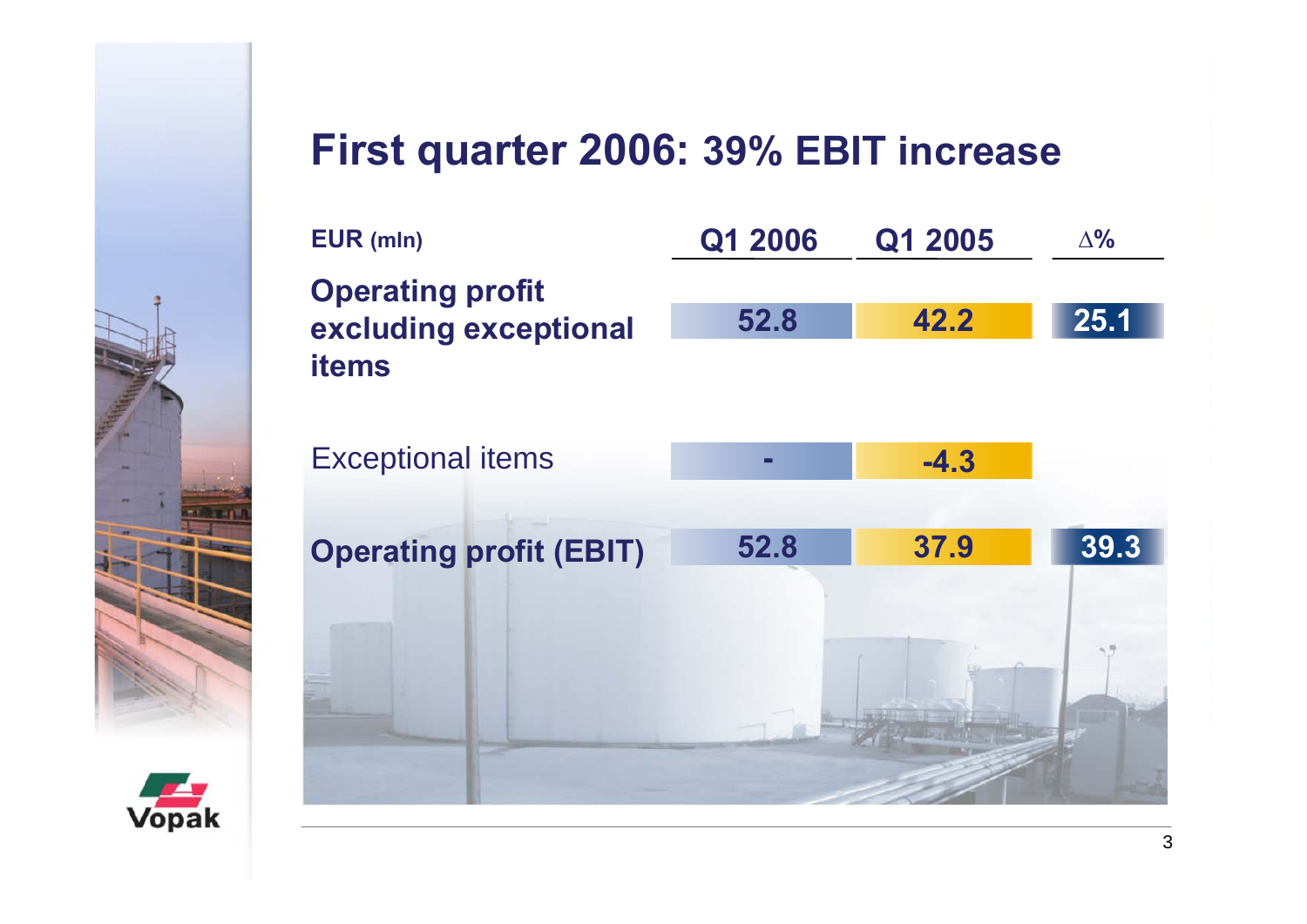## **Q1 2006: EBIT increase in all divisions**





**EBIT excluding exceptional items**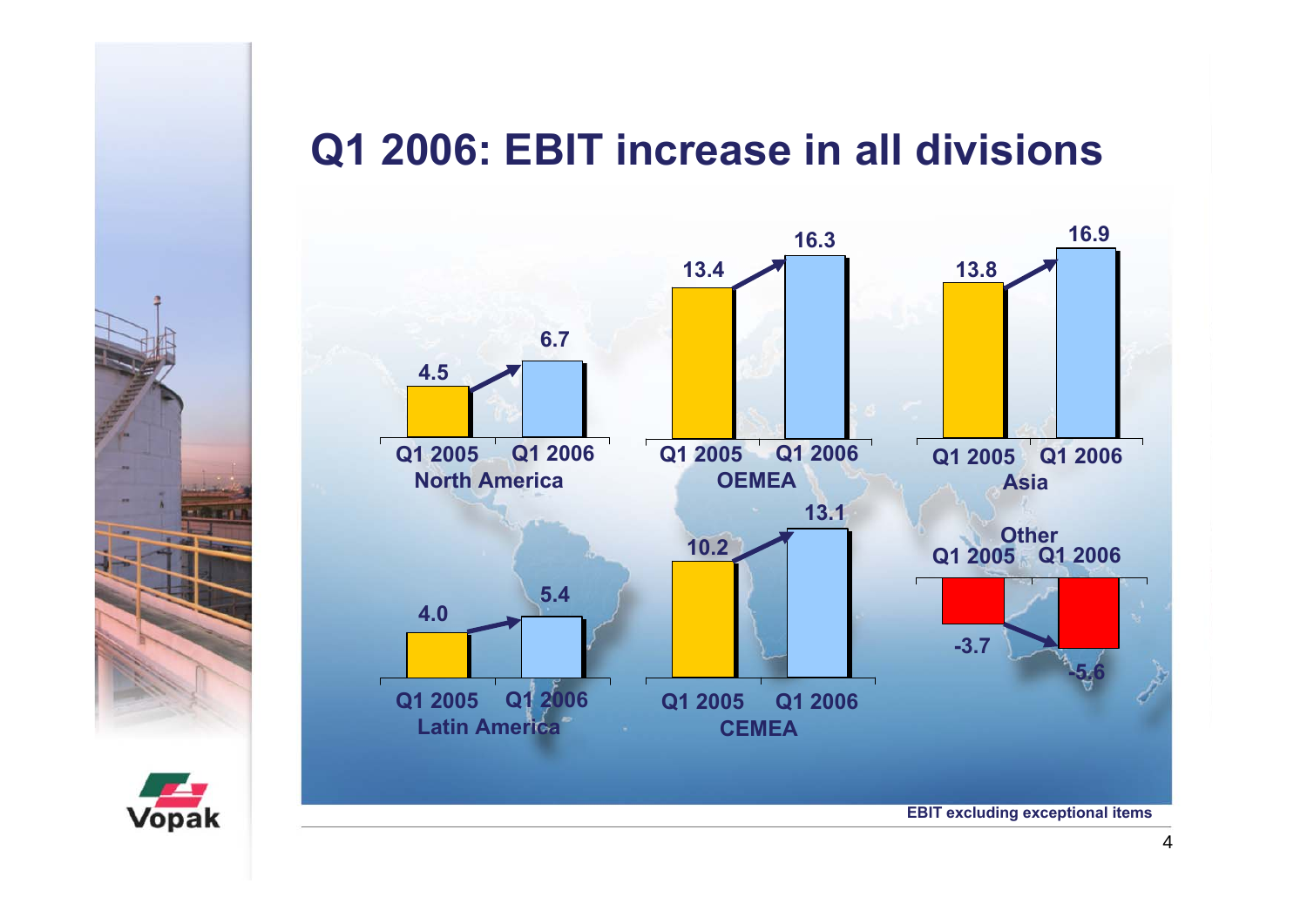

# **Today's agenda**

- $\bullet$ Business performance Q1 2006
- $\bullet$ **Recent developments**
- •**Outlook**

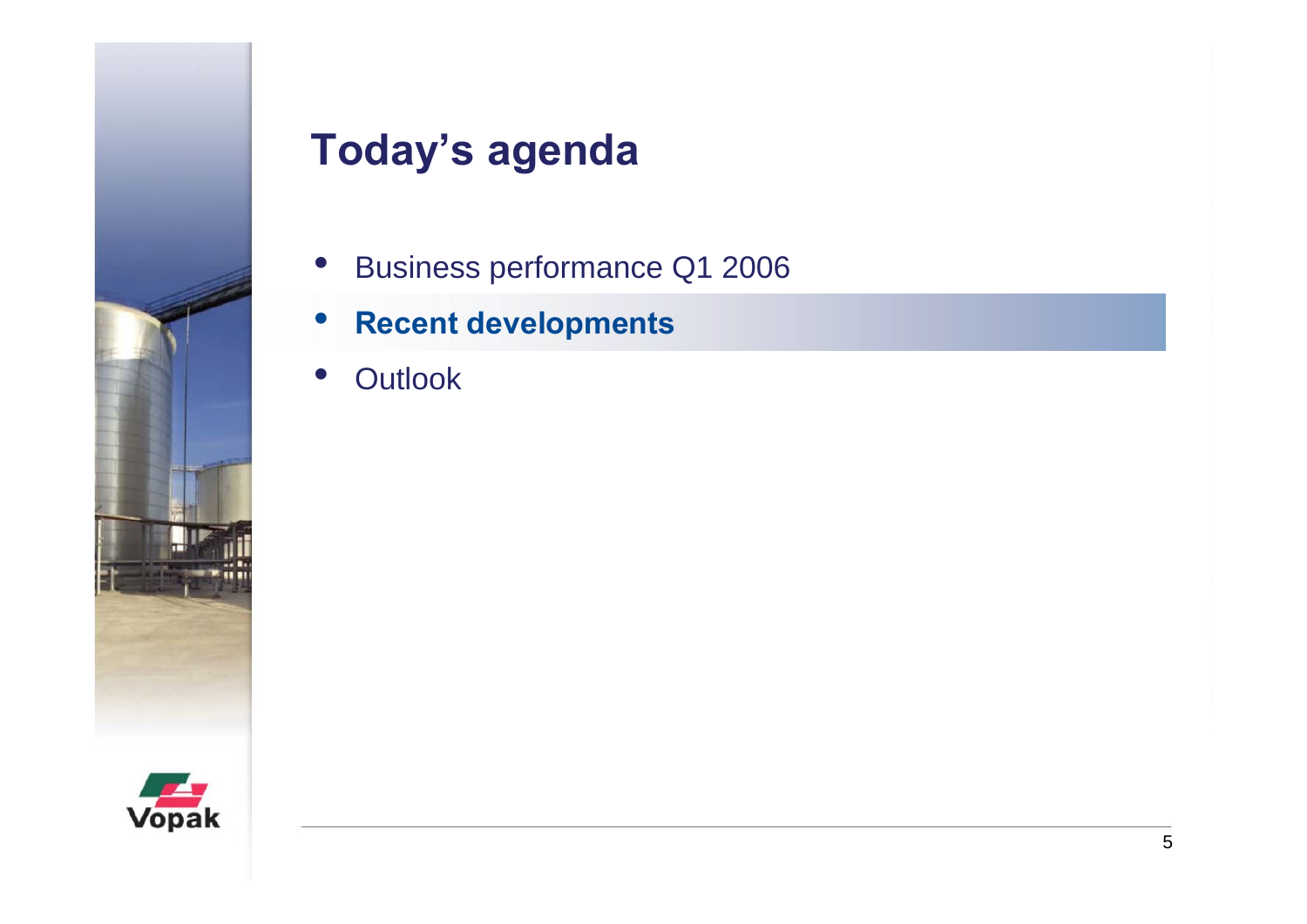#### **Status Vopak ITC**





- •• Finance Joint Venture
- $\bullet$ Start Integration Process

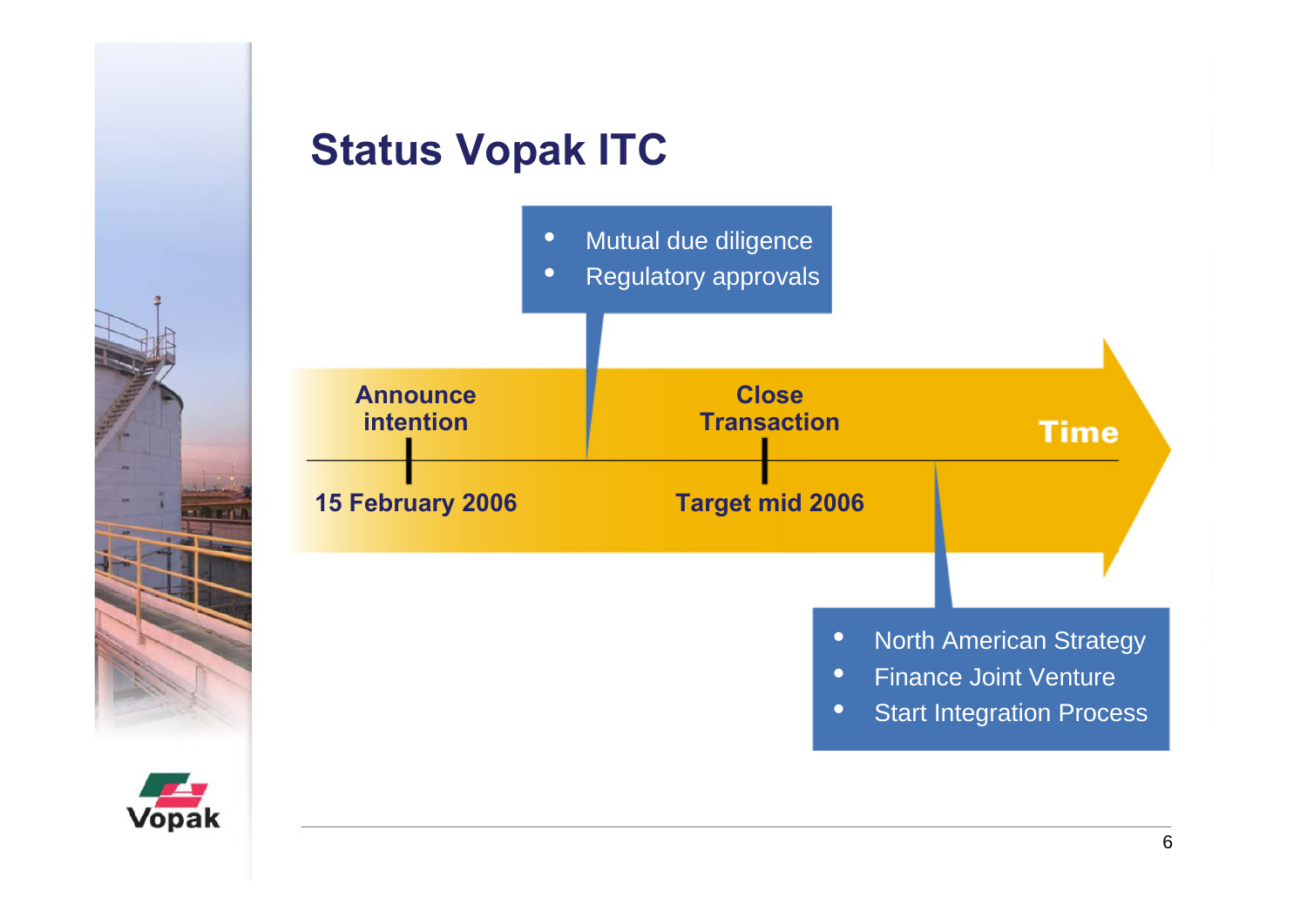# **Vopak ITC – Main principles**

- •Strong and strengthened position in Houston
- •North American growth strategy
- •Integrated part of network
- •CEO and chairman by Vopak



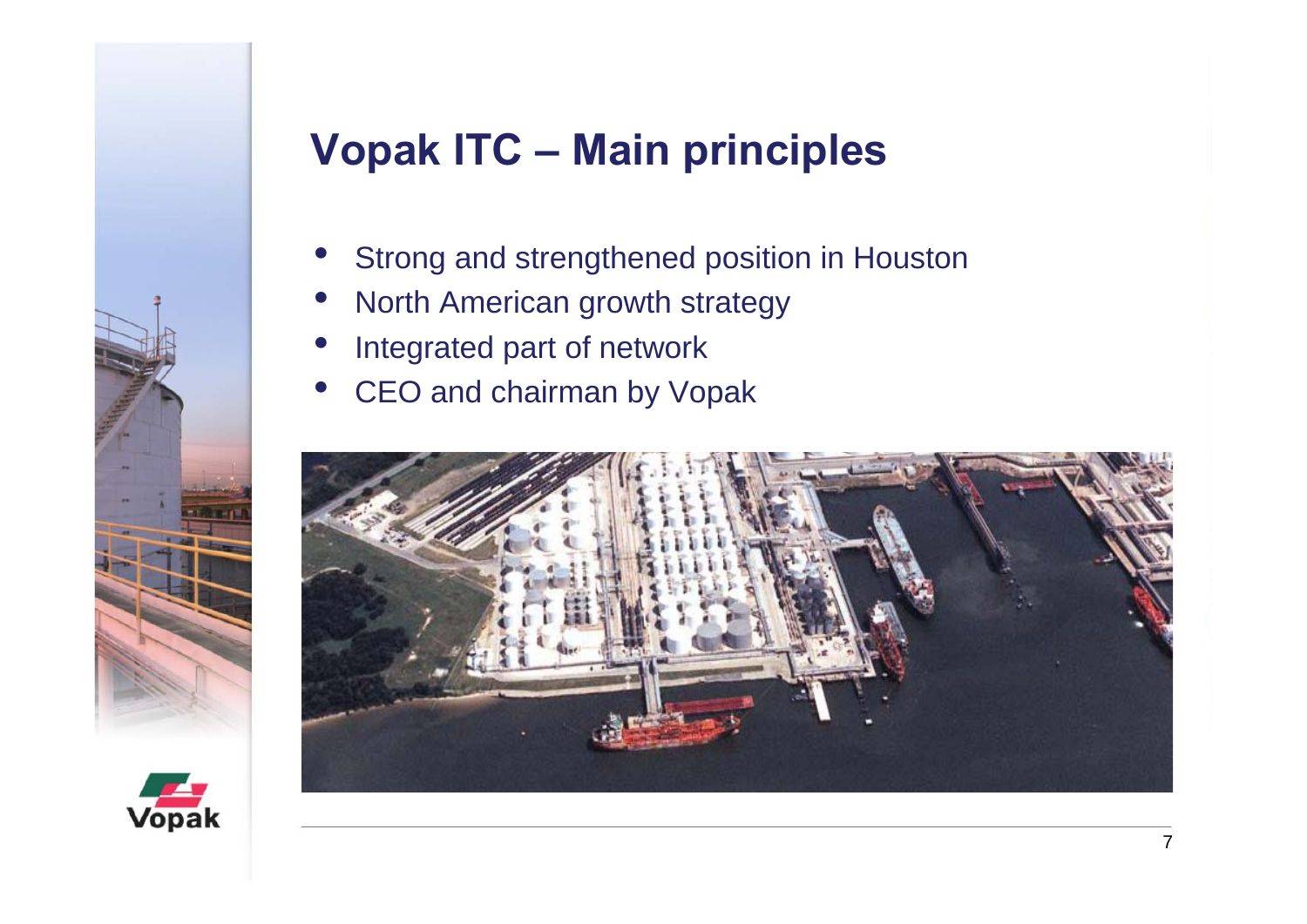### **Vopak Terminal Deer Park and ITC Houston Terminal - 2.4 million cbm**



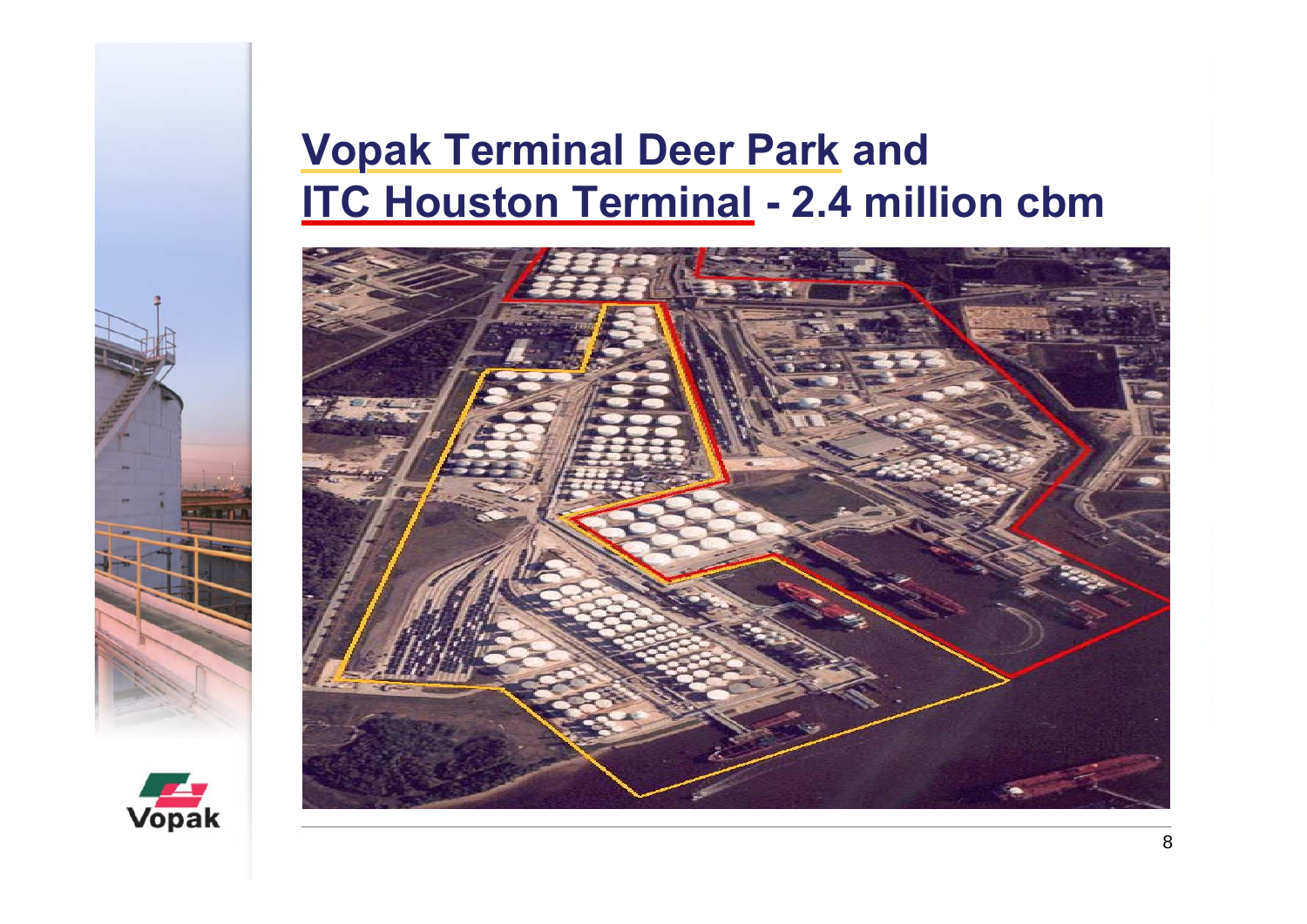

# **Dutch Pension Fund**

**To strengthen the financial position of Vopak's Dutch pension fund, the company will make a net one-off contribution of EUR 30 million, in order to increase the investments of the pension fund in securities. Vopak expects this to produce a long-term reduction in its contributions to the fund and simultaneously improve the security for current and former employees. Vopak expects this transaction to result in a marginal positive effect on the operating profit and net profit, over the coming years.**

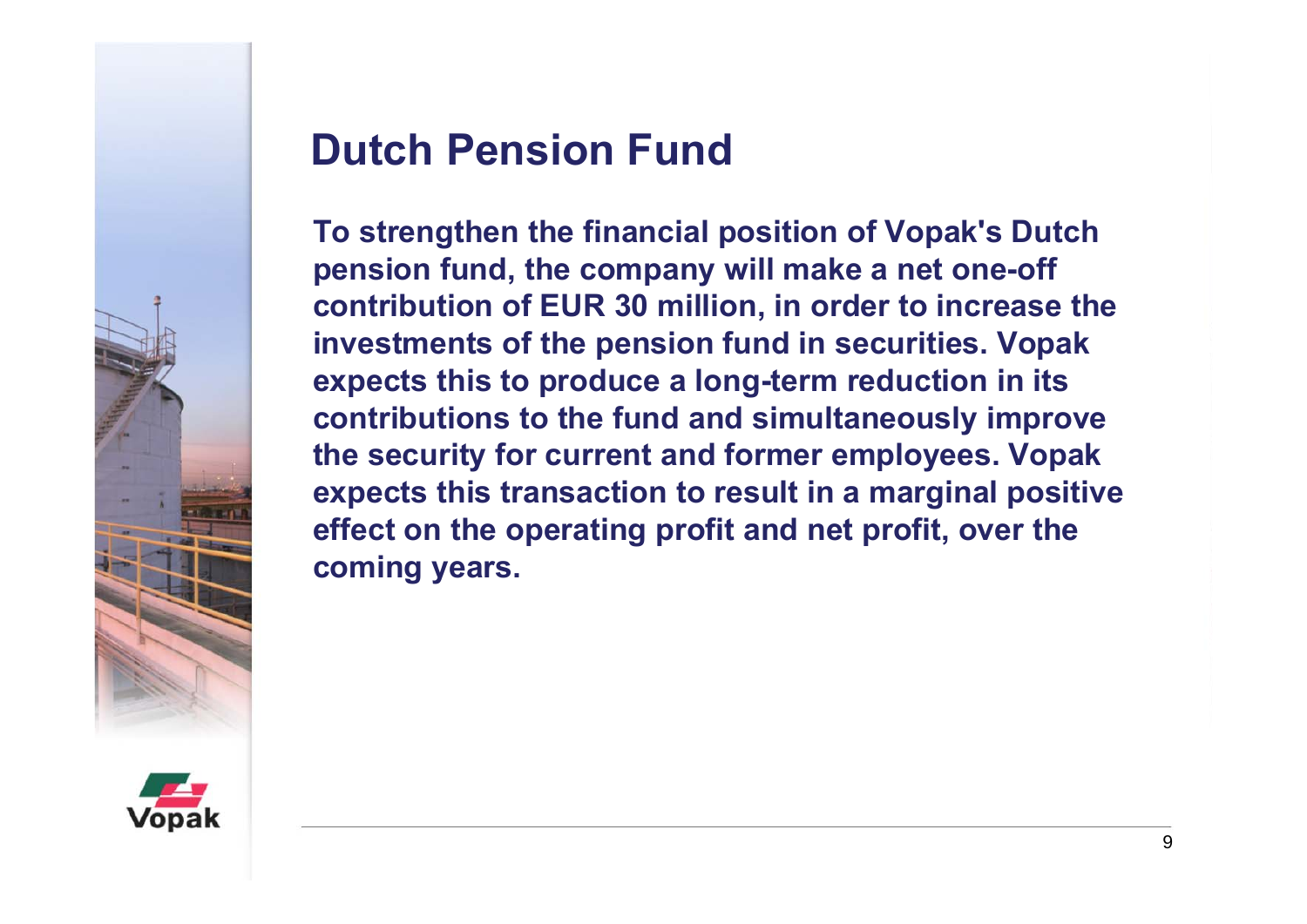#### **New terminals & expansions**



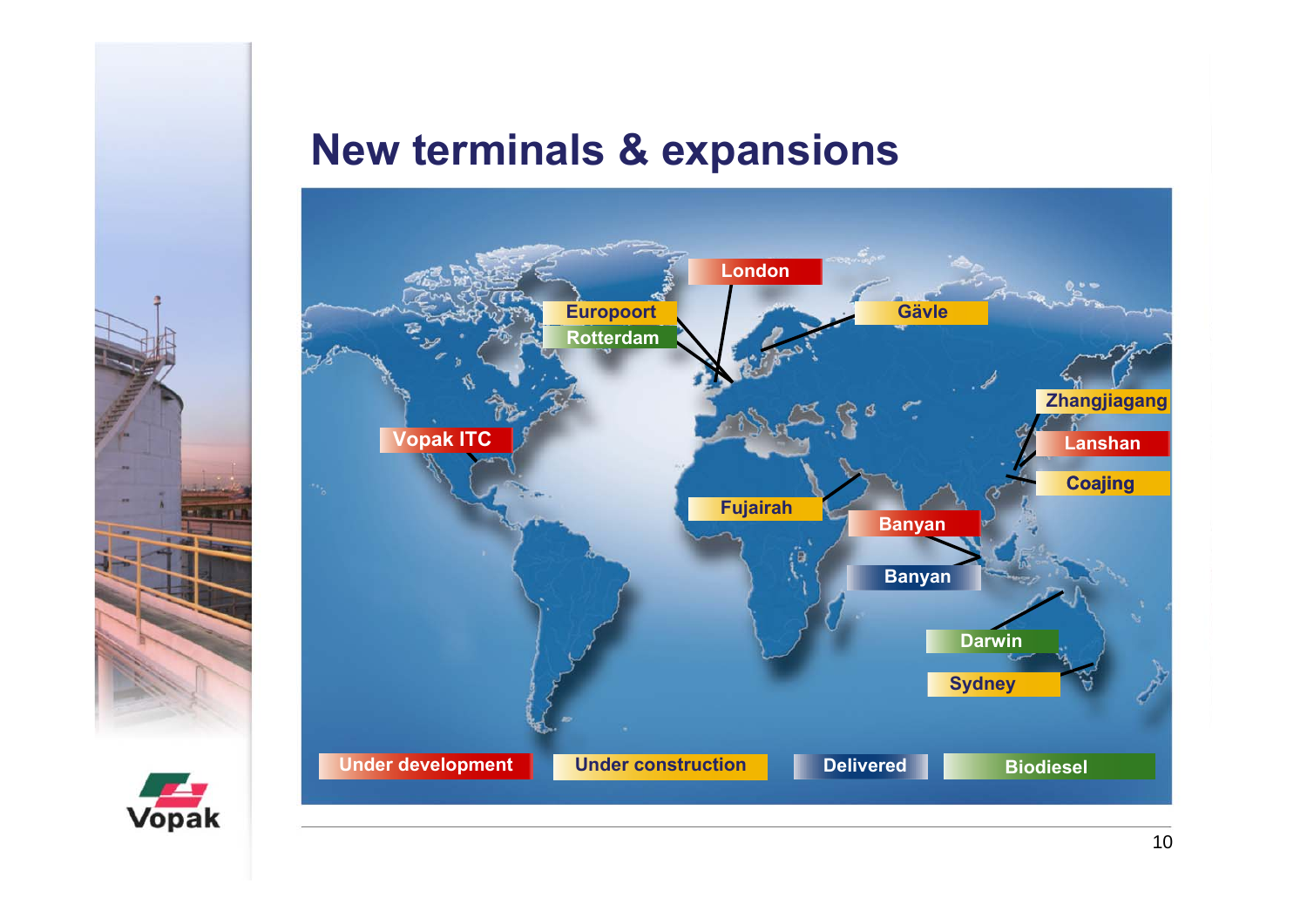

# **Today's agenda**

- $\bullet$ Business performance Q1 2006
- •Recent developments
- •**Outlook**

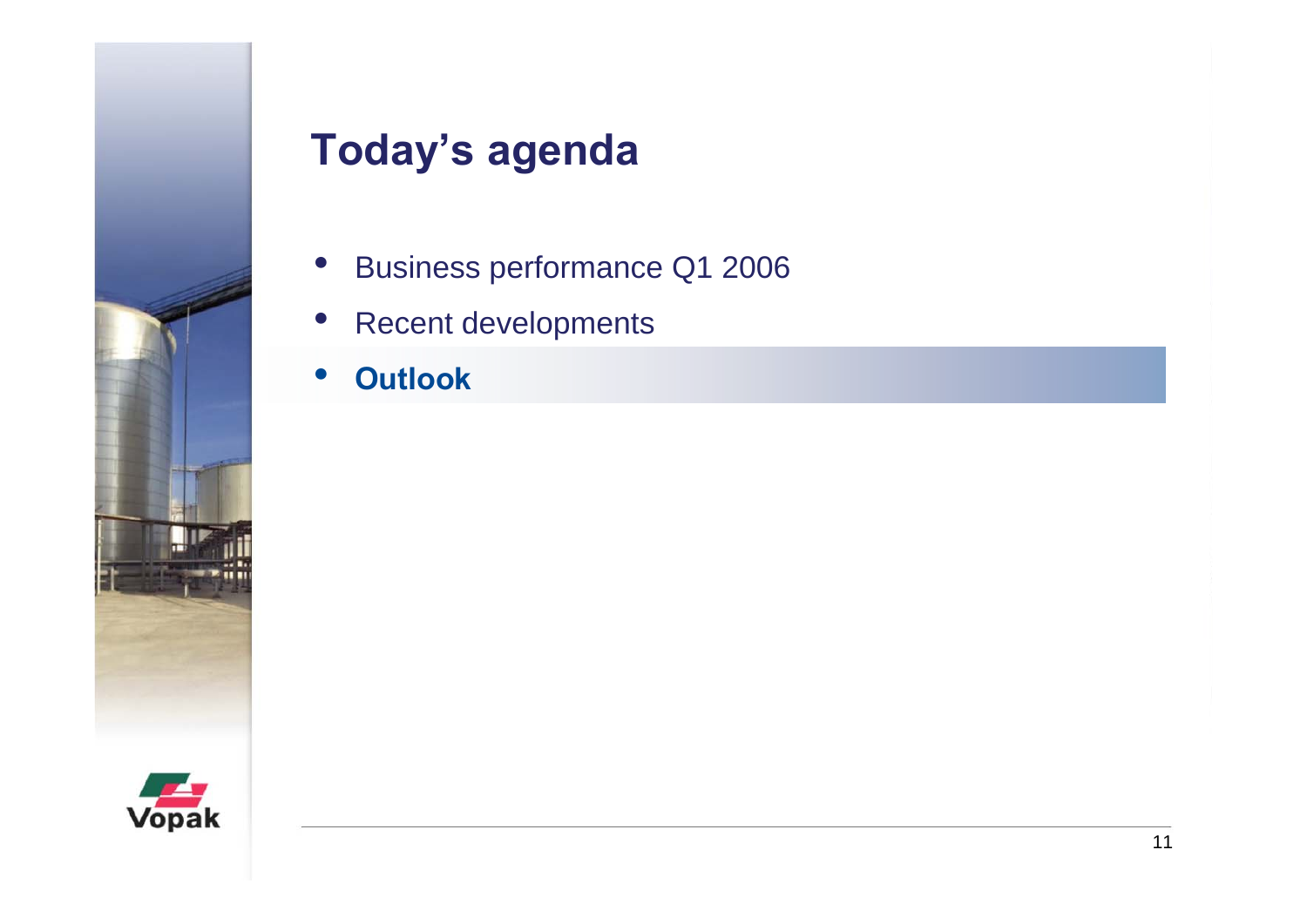

# **Outlook (1)**

#### **Coming years (March 10, 2006)**

Barring unforeseen circumstances, Vopak is well positioned to realise an improvement in earnings per ordinary share of around 10% per annum on average over the coming years.

#### **2006 (April 27, 2006)**

Barring unforeseen circumstances, Vopak expects to achieve a group operating profit of around EUR 200 million excluding exceptional items for the whole of 2006 (2005: EUR 179.7 million).

Excluded from this outlook are the financial and reporting impacts of the merger of the North American activities in the Vopak ITC joint venture, which is subject to antitrust clearance.



Possible unforeseen circumstances relate to, amongst others, exceptional income and expenses, unexpected economic, political and currency developments, and possible changes in the IFRS reporting principles.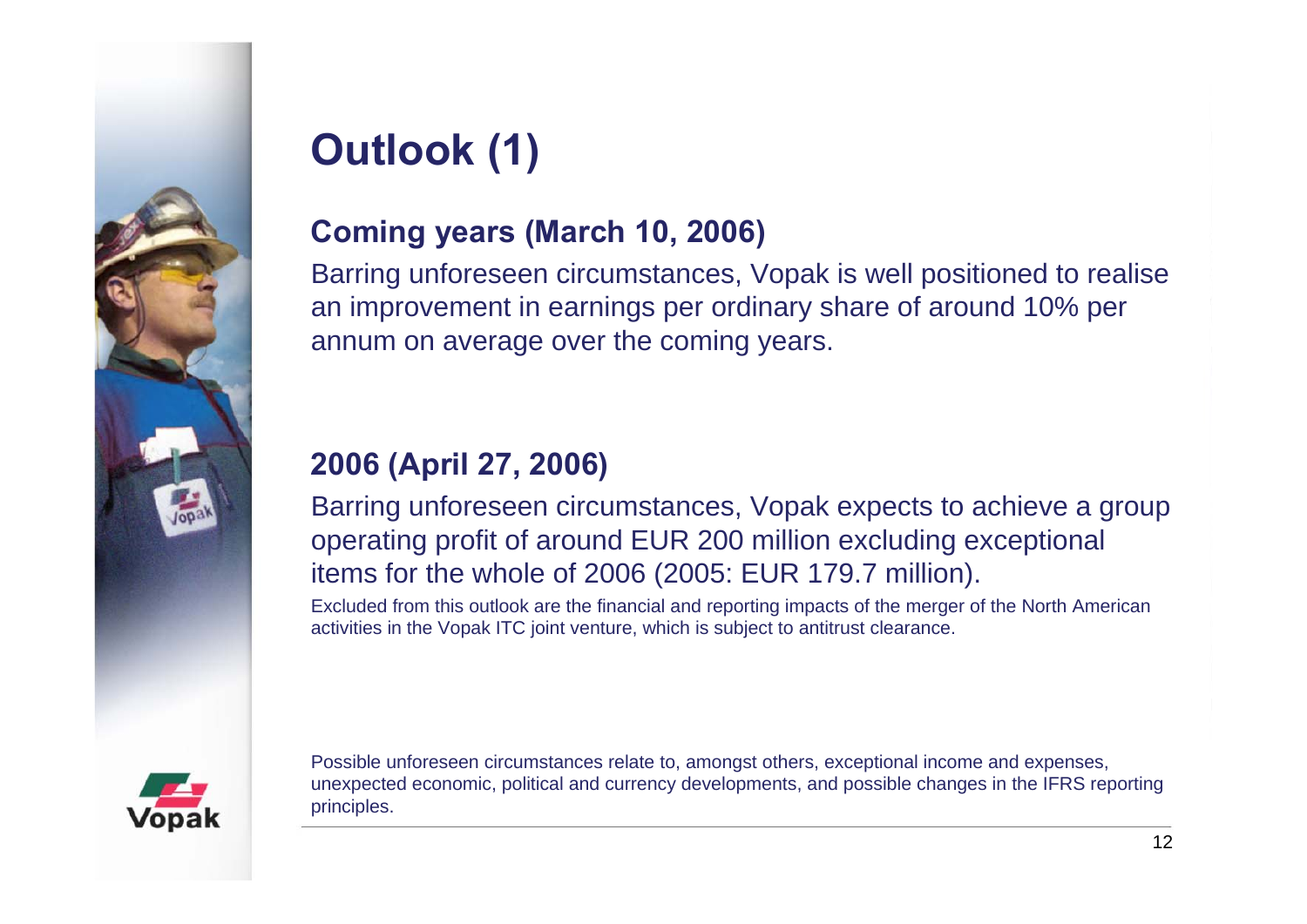

# **Outlook (2)**

|                         | 2005  | 2006 and beyond                                                               |  |
|-------------------------|-------|-------------------------------------------------------------------------------|--|
| <b>EBITDA</b> (mln)     | 253.5 | <b>Growth to 275-350</b>                                                      |  |
| EBIT <sup>*</sup> (mln) | 179.7 | <b>Around 200 (2006)</b>                                                      |  |
| <b>EPS</b>              | 1.46  | an improvement of around<br>10% per annum on average<br>over the coming years |  |
| CAPEX (mln)             | 160.3 | ±250(2006)                                                                    |  |
| <b>ROCE</b>             | 16.5% | Around 16%                                                                    |  |
|                         |       |                                                                               |  |

Excluding exceptional items